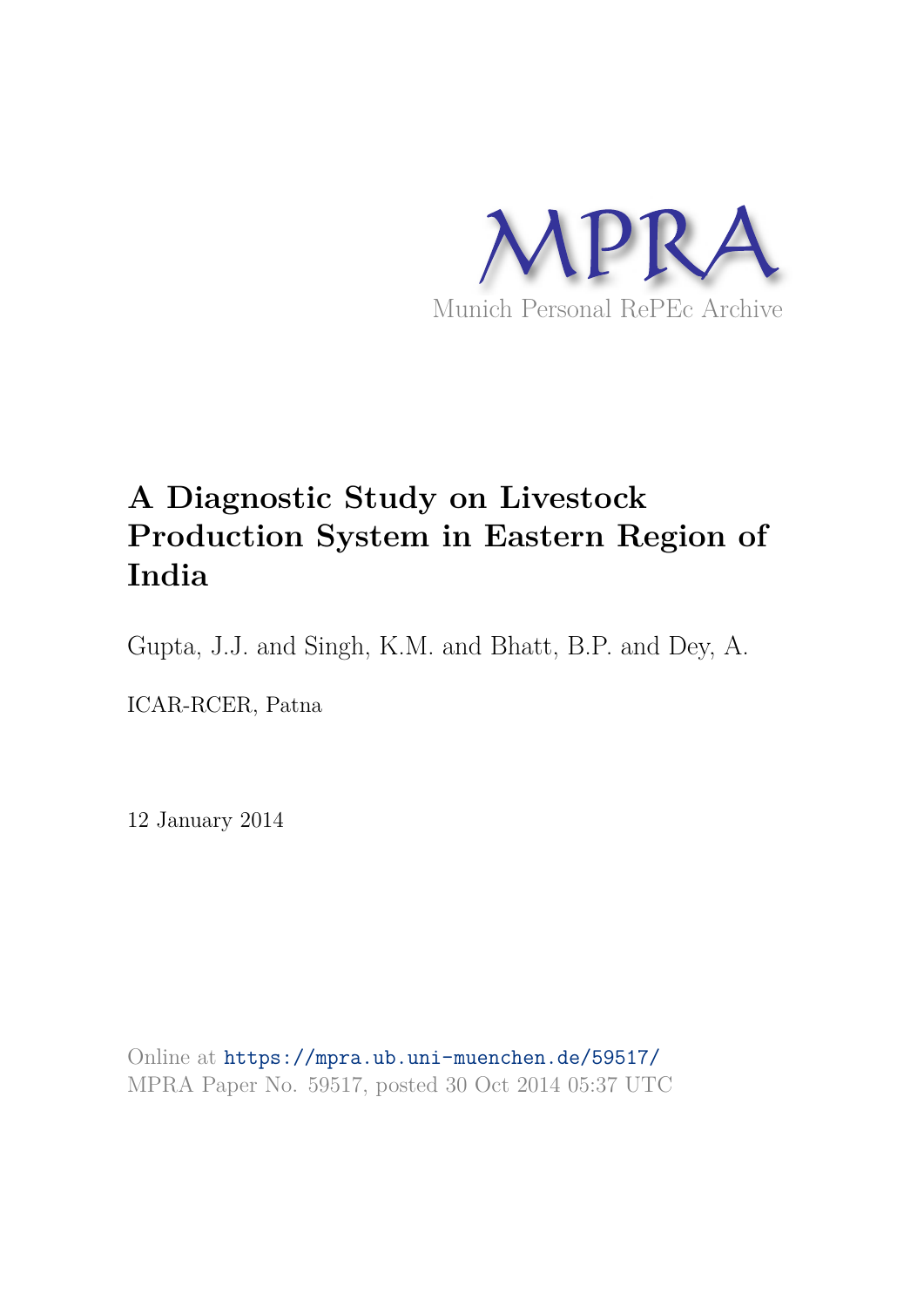# **A Diagnostic Study on Livestock Production System in Eastern Region of India**

J.J. Gupta\*, K.M. Singh, B.P. Bhatt and A. Dey

*ICAR Research Complex for Eastern Region P.O. Bihar Veterinary College, Patna-800014 (Bihar)* 

# **ABSTRACT**

A study was conducted in seven East Indian states, viz. Bihar, West Bengal, Odisha, Chhattisgarh, Jharkhand, Assam and eastern UP, to understand the livestock production and management systems for making strategies for the improving livestock production scenario in the region. The data were collected from two districts from each state and from each district twenty-five (25) farmers were selected. Information was collected farmer's socio-economic status like, family size, education, land holding, animal status (types of animals, strength, production), feeding system (feeds and fodder availability, sources of feed, feeding methods), health status (types of diseases, symptoms and vaccination mode), breeding methods, assistance needs (subsidy, loan, animals, training) and satisfaction with animal and production aspects through pretested survey instrument specially developed for the purpose. It was found that family size varied from 5.31 (West Bengal) to 9.48 (Eastern UP) and most head of families were educated having more than 0.5ha agriculture land. Majority (70.86%) of the farmers were not able to spare agriculture land for fodder production. A large number of farmers in Assam, Chhattisgarh and Jharkhand had non-descript (ND) cows. However, majority of farmers surveyed in Bihar and eastern UP had crossbred (CB) cow. Average milk production (kg/d), lactation length (m) and dry period (m) amongst animals of eastern region for ND cows 2.48, 7.71, and 6.66, for CB cows 7.20, 9.08, and 3.85 and for buffaloes 5.54, 8.56, and 6.93, respectively. The farmers followed their own feeding practices and offered self-produced feeds. Majority of the farmers of the region reported Foot & Mouth Disease (FMD) as a major concern and were not satisfied with their animals and production. On the basis of this study it can be concluded that livestock farmers of eastern region of India are in great need of improved breeds, they also require capacity building and training on balance feeding and general management practices for better and sustainable animal production.

Key words: Livestock; Population; Production; Feeds & feeding; Health care; Breeding

--------------------------------------------------------------------------------------------------------------

*\*Corresponding author e-mail: guptajj@rediffmail.com*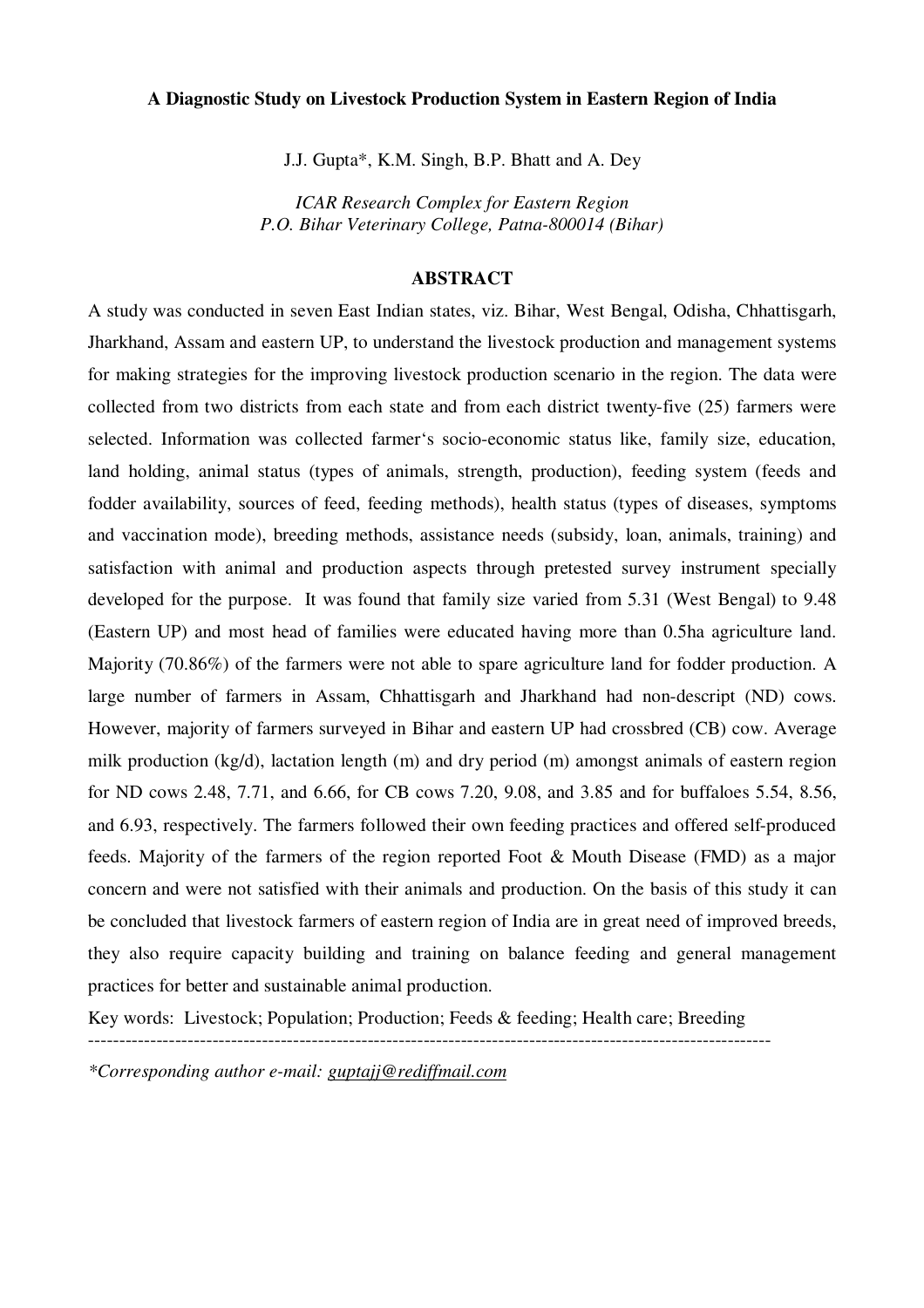# **Introduction**

The eastern region of India has vast resources of livestock and poultry, mostly of indigenous type, which play a vital role in improving the socio-economic conditions of the rural masses. The region comprises of 176 districts spread over seven states (Eastern UP, Bihar, Jharkhand, Chhattisgarh, Odisha, West Bengal and Assam) and five agro-ecological zones (Eastern Himalaya, Lower & Middle Gangetic Plains, Eastern Plateau and Hills and East Coast Plains & Hills region) of the country. The region has high density of cattle population, 22.67 per 100 human against the national average of 19.25 (Anon, 2003). The region is also having large numbers of total bovine population comprising of cattle (81.10 million), buffalo (19.32 million) and small ruminants (57.10 million). The contribution to milk production from eastern region is 20.18% with per capita availability of around 158 g/ head/ day against the national average of 281g /head/ d (DAHD&F, 2012). Animal husbandry sector contributes as high as 33.7% of state Agricultural GDP in Bihar and as low as 10% in Odisha (Dey *et al*.2012; Singh *et al* 2009; Singh *et al* 2012b). Moreover, the region has interregional disparities in respect of livestock products, productivity and per capita availability as animal preferences and management practices vary in different parts of the region. Improvements in productivity, quality and value addition in livestock sector have to be achieved under conditions of diminishing per capita land and water resources, expanding biotic and abiotic stresses and fast changing consumer and market preferences for livestock products through integrated and systemic approach. At the same time scanty and scattered information is available on livestock management and productivity system in eastern region of India. Considering above, a study was conducted to collect the information on existing livestock production and management systems to enable policy maker to make strategies for further improvement of livestock sector in the region.

#### **Materials and Methods**

To collect desired information, a survey was conducted in seven East Indian states during the year 2011-12. From each state, two districts were selected (Assam: Barpeta, Hailakandi; Bihar: Buxar, Patna; Chhattisgarh: Durg, Rajnandgaon; Eastern UP: Azamgarh, Ballia; Jharkhand: Dumka, Ranchi; Odisha: Keonjhar, Sambalpur; West Bengal: Burdwan, Hooghly) based on strong croplivestock linkages. From each district, five villages were selected and from each village five farmers were selected randomly (twenty five farmers from each district) comprising of different categories of farmers from landless to large (Table-1). The primary information was collected on pretested questionnaires through personal interview on socio-economic characteristics of livestock owners (family size, education, land holding), animal holding size (types of animals, strength), production status (milk production), feeding system (feeds and fodder availability, sources of feed, feeding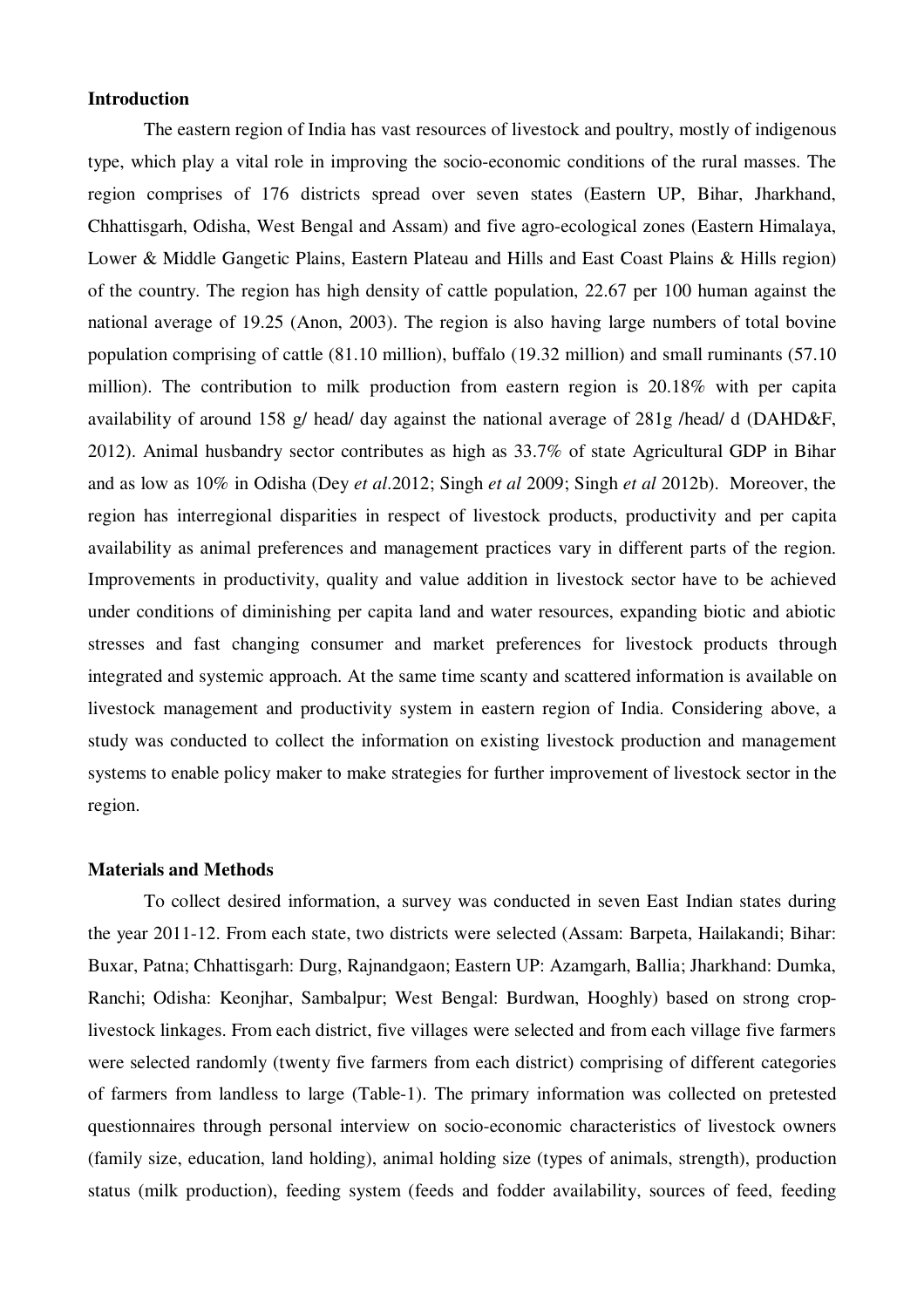methods), health care practices (incidence of diseases and health care practices), breeding methods, input requirement (subsidy, loan, animals, training) and response of farmers towards animal husbandry. The data were analyzed statistically.

## **Results and Discussions**

#### **Socio-economic characteristics of livestock owner**

The average family size of livestock owner varied from 5.31 to 9.48 with average value of 7.01 for the region. The largest family size was recorded in Eastern UP followed by Bihar and lowest in West Bengal. The larger family size may be linked with comparatively large land holding and lower educational level in Eastern UP and Bihar. Lahiri-Dutt (2012) reported the average family size of Madhuvani (6.2) and East Champaran (9.75) districts of Bihar and Malda (5.4) and Cooch Bihar (6.0) districts of West Bengal, which are in agreement with the present study. Similarly, family size in Jharkhand was reported by Singh *et al*. (2012a) varying from 4.7 to 5.9. The majority of head of family was educated (86%) with highest value in Jharkhand followed by Assam, West Bengal and lowest value in Eastern UP. However, in respect of level of education, the livestock owners belonging to Eastern UP had highest values (30%) at university level. In Assam, Jharkhand and West Bengal, the education level of farmers at university level was lower (6-8%) due to poor socio-economic conditions of .livestock owners (Table 2). The education level of farmers of Bihar (91.82%) was reported by Singh *et al*. (2011) and in Jharkhand (56.1%) by Singh *et al*. (2012a). So far as land holding is concerned, it is observed that 46% of livestock owners in West Bengal were landless followed by Jharkhand (18%) and Eastern UP (10%). Only 2, 4 and 4% of livestock owners in Assam, Odisha and Chhattisgarh, respectively, were landless. However, 78% farmers in Odisha, 74% farmers in Bihar and 70% farmers in Eastern UP owned more than 0.5 ha of land. Percentage of livestock owners having more than 0.5 ha land was observed low in West Bengal (45.5%) followed by Jharkhand (44.0%). Per household land holding in Bihar (0.49 ha) was reported by Singh *et al*. (2011) and per capita land availability in Jharkhand (0.325 ha) by Singh *et al*. (2012a). The average land holding of Assam, Bihar, Chhattisgarh, UP, Jharkhand, Odisha and West Bengal has been reported as 1.10, 0.39, 1.36, 0.75, 1.17, 1.04 and 0.77, respectively (Agriculture Statistics at a Glance, 2012)

Limited green fodder production is a major constraint for dairy development in eastern region. High population density and thereby priority on food crop production is the main reason for farmers for not allocating land for green fodder production. It is evident from the Table 2, that 70% livestock owners in the region were either landless or did not spare land for fodder production. However, in West Bengal and Chhattisgarh the condition is much alarming as 100 and 96% of the surveyed livestock owners did not cultivate any green fodder. Land allocation to cultivate green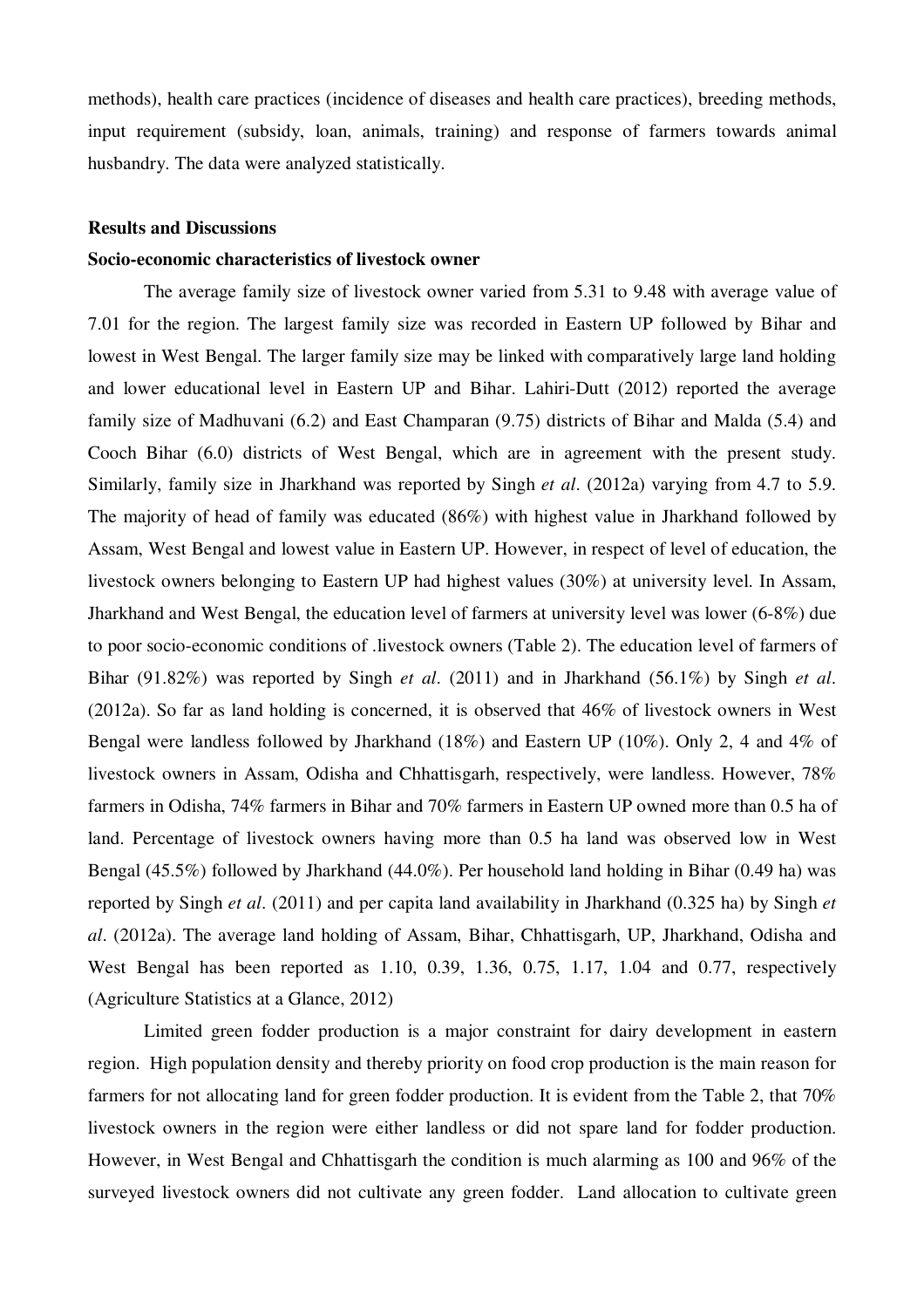fodder crops in India as a whole is limited and has hardly exceeded 5% of gross cropped area (GOI, 2009).

# **Livestock holding size**

Livestock holding size depends on land availability, irrigation facilities available and crop production. From the Table 3, it is observed that more than 50% livestock owners had non- descript cattle. Only 30% households had crossbred cattle, 29% had buffalo and 32% had goat. About 18% households reared both cattle and buffalo. State wise findings depict that majority of farmers of Assam (64%), Chhattisgarh (63.9%) and Jharkhand (64%) had non-descript (ND) cattle. However, majority of farmers of Bihar (62%) and Eastern UP (46%) had crossbred (CB) cow. It is also reported that 3 and 55.9% households in Assam, 3.6 and 31.5% in Bihar, 2.0 and 55.70% in Chhattisgarh, 1.2 and 50.9% households in Jharkhand, 3.5 and 45.3% in Odisha, 3.7 and 33.7% in UP and 5.2 and 37.8% households in West Bengal possessed crossbred and indigenous cattle, respectively (NSSO, 2006), Buffalo is most preferred animal by the farmers of Eastern UP (60%) followed by Jharkhand (42%), Bihar (40%) and Chhattisgarh (30%). Buffalo holding size in Assam, Bihar, Chhattisgarh, Jharkhand, Odisha, UP and West Bengal was reported at 2.7, 20.6, 13.8, 7.1, 2.4, 44.3 and 2.3% of households, respectively (NSSO, 2006). Maximum population of goat per family was recorded with the farmers of Odisha (8.58 nos.) followed by West Bengal (3.77 nos.). Out of total livestock numbers, goat constitutes 30.93% of total livestock population in eastern region. However, goat constitutes 25.01, 33.6, 19.22, 36.4, 20.56, 40.27 and 30.92 % of total livestock population in Assam, Bihar, Chhattisgarh, Jharkhand, Odisha, Eastern UP and West Bengal, respectively (Bhatt *et al*, 2011). A good number of respondents of Eastern UP (48%) and Jharkhand (32%) had both cow and buffalo. The number of milking cow and buffalo of total stock was recorded 39.92 and 44.86%, respectively at farmer's house. A good numbers of respondent of West Bengal were having ND cow (45.5%) and CB cow (33.0%) and majority (46%) of them were landless, which was similar to the finding of De Jong (1996) who reported distribution of dairy animals and milk production among landless producer in India was 22 and 23%, respectively.

So far as holding size is concerned, average holding size of livestock (small and large ruminants only) per household was recorded at 6.89 in eastern region, out of which cattle holding size was larger 37.50 percent (Table 3). State wise analysis depicts that Odisha had highest livestock holding size per household (12.10) followed by Chhattisgarh (11.47). The lowest holding size was recorded in Bihar (2.60). So far as percent composition of livestock is concerned, cattle occupied the highest composition (37.44%) followed by goat (35.70%). State wise analysis of livestock composition reveals that cattle occupied the highest composition in all the states except Chhattisgarh (36.53%). With respect to livestock composition  $(\%)$ , buffalo was observed the most preferred dairy animal in Chhattisgarh (63.47%), Eastern UP (33.16%) and Bihar (30.77%). Goat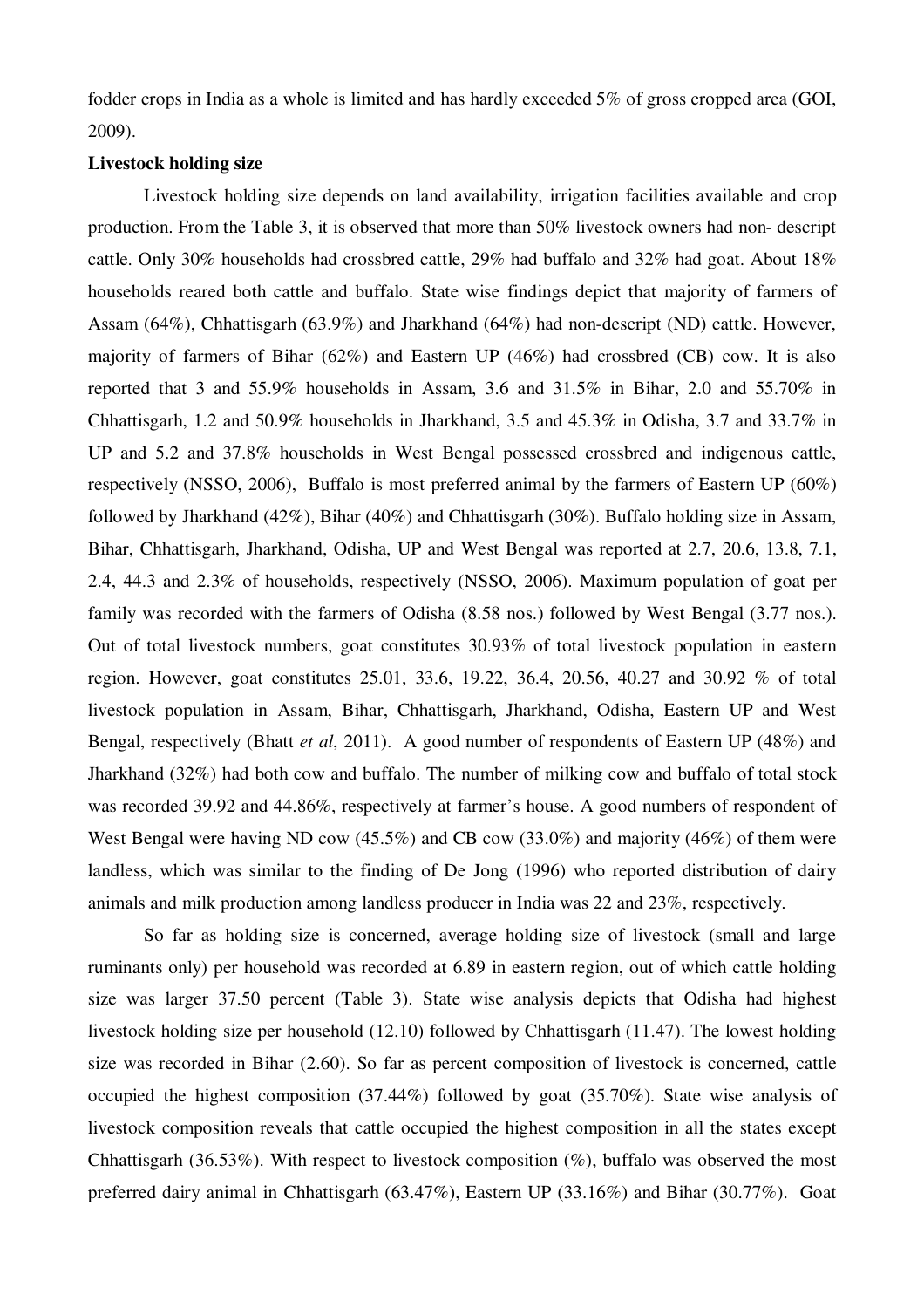has occupied an important position in all states of the region as it is the preferred livestock by landless and marginal households. Among total large and small ruminants, goat occupied the highest composition in Odisha (70.91%) and West Bengal (57.21%). In all most all states, goat was observed a preferred animal except Chhattisgarh and Bihar.

#### **Production status**

## **Milk**

From the Table 3, it is further revealed that in eastern region about 40% cow and 44% buffalo are in production. State wise data reveals that highest percentage of dairy animals in production was observed in Eastern UP (50% in cow and 59% in buffalo) followed by Jharkhand (55% for cow and 44% in buffalo) indicating the better management practices and nutritional status of animals adopted by the farmers. Lowest percentage of dairy animals in production was observed in Odisha (30% in cow and 27% in buffalo) followed by in Assam (32% in cow and 20% in buffalo). Halder (2000) reported that 65.2% of breedable cattle in West Bengal were in production.

 Animal production performances in the eastern region varied amongst different states within the region. Average milk production (kg/d), lactation length (month) and dry period (month) amongst animals of eastern region were reported by farmers for Non-descript (ND) cow (2.48, 7.71, 6.66), crossbred (CB) cow (7.20, 9.08, 3.85) and buffalo (5.54, 8.56, 6.93), respectively (Table 4). Daily milk production of non-descript cow in the region varied from 1.56 to 4.12  $\dot{V}$  d with highest productivity in Eastern UP (4.12 l/ d) and Bihar (3.58 l/ d) which indicated the higher nutritional status of the animal. Productivity in remaining states varied between 1.63 to 2.49 l/ d. For crossbred cows, the highest productivity was recorded in Bihar (9.12 l/ d) followed by West Bengal (8.41 l/ d) and lowest in Chhattisgarh (3 l/ d), however, the general productivity in the region varied from 7.3 to 9.12 l/ d. The productivity of buffalo varied from 3.87 to 7.16 l/ d with highest value (7.16 l/ d) in Bihar. In West Bengal, buffalo is reared as working animal whereas in Easter UP, Bihar and Jharkhand buffalo milk is preferred due to higher fat content in milk. Almost similar type of observations was recorded for milk production in non-descript cow, crossbred cow and buffalo in eastern region by Singh *et al*. 2005; Roy and Saha, 2003.

#### **Meat**

The meat productivity of goat depends on the body weight at slaughter. From the table 3, it is observed that slaughtering age and body weight differed in different states. The goats were sold at average age of 11.73 months having body weight of 12.75 kg in the region and almost uniform values were observed in all the states in respect of slaughtering age and weight (8-10 months age and 10-13 kg body weight) with little variation in Jharkhand where both values were higher (16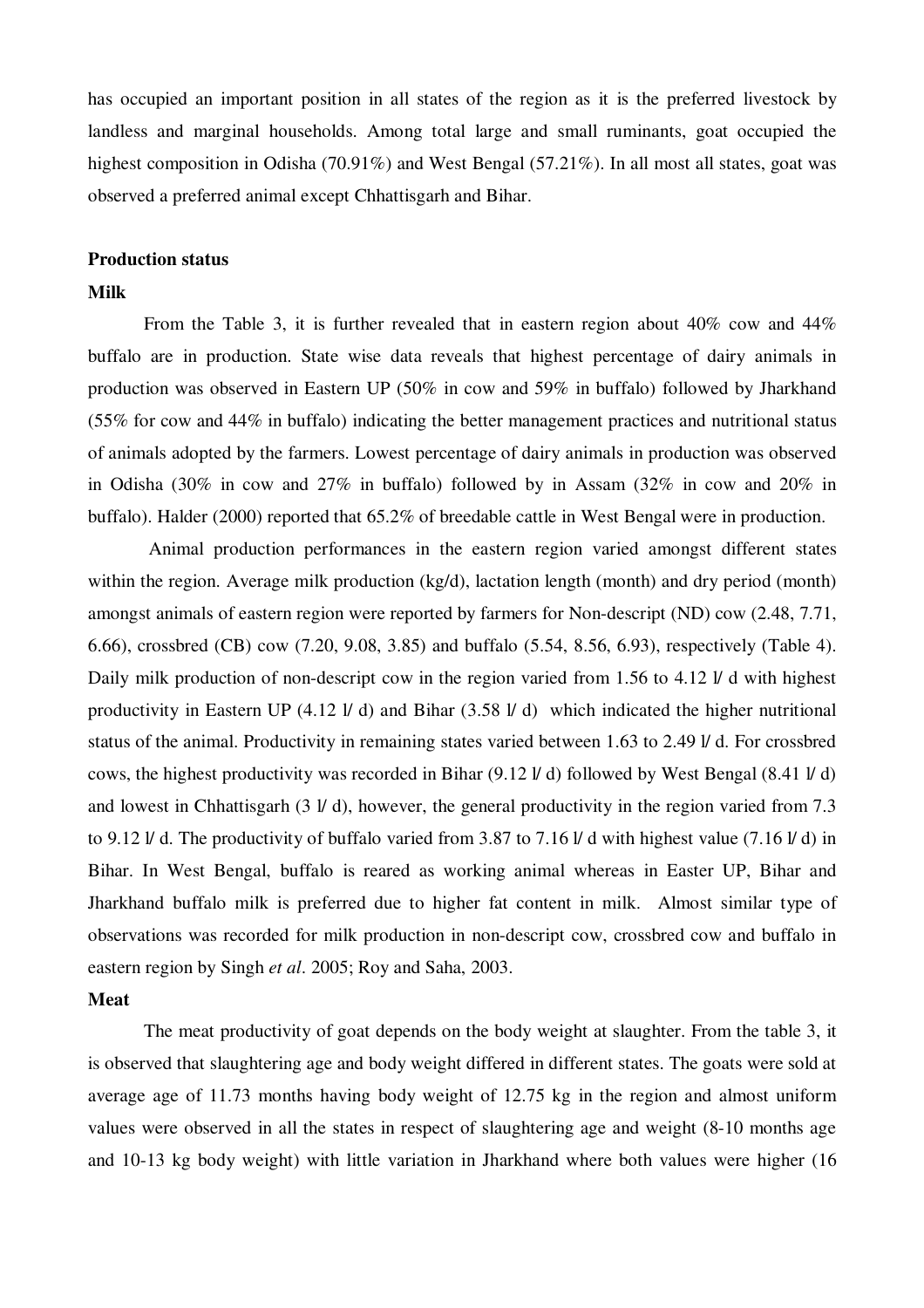months age and 17 kg body weight). Dey *et al*. (2007) reported the body weight of adult Bengal breed of male goat as 15 kg under field condition of Bihar.

# **Feeding practices**

The feeding system of dairy animals varied in different states within the region. The composition of feed varied depending on the availability of crop residues and byproducts, socioeconomic conditions of farmers and availability of common grazing land (Table 5). On an average, a dairy animal was offered 6 kg dry roughage, 5 kg green fodder and 1.6 kg concentrate feed in the region, though amount of feed differed in different states depending on production level and economic conditions of farmers. The dairy farmers of North Bihar were fed on average dry roughages 8.85 kg, green fodder 5.33kg and concentrate feed 0.77kg per head per day (Keshava and Mandape, 2001). Rice straw was found most common dry roughage in all states except Eastern UP and Bihar where wheat straw is preferred. Grazing is practiced in all most all states by the resource poor farmers. In Chhattisgarh 100% surveyed households practiced grazing of animals due to abundant availability of common property resources and nearby forest area. As a result, farmers did not cultivate green fodder. In other states more than 60% households practiced grazing except Bihar and Eastern UP where rice-wheat crop was prevalent with abundant availability of crop residues.

So far as method of feeding is concerned, separate feeding of dry & green roughage and concentrates was practiced by farmers of Odisha (94%), Assam (86%) and West Bengal (74%). In states like Chhattisgarh (100%), Eastern UP (90%), Bihar (94%) and Jharkhand (46%), mixed feeding system was followed where dry & green fodder was mixed with concentrates and water. Combination of dry and green fodder together was fed by the farmers of West Bengal (26%), Jharkhand (18%), Assam (14%) and Eastern UP (10%).

 Majority of the farmers (56-90%) of eastern region used to feed self-produced dry roughages (rice and/ or wheat straw) and only 3-30% farmers procured dry roughages from other farmers in the same village or from markets in seven states studied. Similarly, 72-98% farmers cultivated green fodder sparing their own land seasonally. In Chhattisgarh, no household surveyed cultivated green fodder as it was collected from common property resources or the animals were kept on grazing. However, very few households (5%) in the region procured green fodder for the feeding of dairy animals. So far as feeding of concentrate feed is concerned, only 16-50% farmers purchased balanced feed in different states. But majority of households (53%) prepared concentrate mixture at home by using maize/ wheat/ rice in grain or powdered form , wheat and/or rice bran, mustard and linseed cake, pulses chunnies etc. resulting imbalances of nutrients as in most of the cases proper formulation was not followed. Almost similar trend of consumption in adult buffalo during milking and dry period in India for green fodder, dry-roughages and concentrate feed were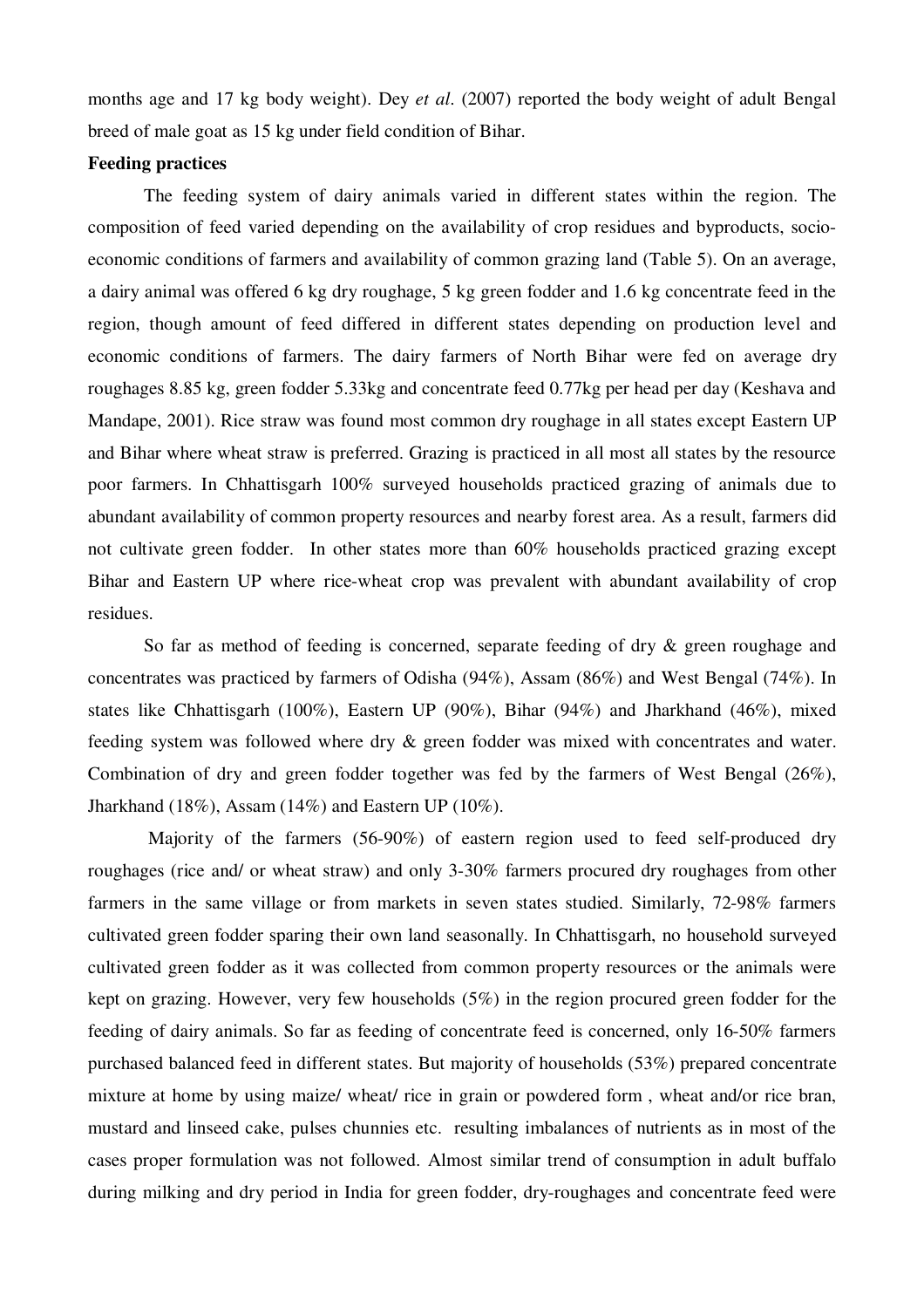reported by Dikshit and Birthal, 2010. This is an indication of acute shortage of concentrates and green fodder, resulting in animals being underfed. Ramachandra *et al*. 2007 also reported supply of feed has always remained short of normative requirements which restricting realization of the true production potential of livestock under field conditions. Thorpe *et* al. 2007 also reported problem of insufficient fodder and its poor nutritive value in Indo-Gangetic plain region of India. Moreover, majority of farmers were not produced fodder due to small land holding, hence, most of them collected fodder from nearby community land. In India, 15 per cent land to geographical area is under common property resources (Annon, 1998). Apart from this, farmers were having less interest on fodder production and balance feeding due to lack of knowledge. Similar observations were also recorded among the farmers of Belgaum district of Karnataka (Pushpa, 2006).

## **Disease incidence, health care management, breeding method and input needs**

Incidence of diseases is a major constraint in livestock production which not only reduces the productivity but also causes economic loss. Only 54% households in the region followed the vaccination schedule with some variations among the states (Table 6). While in Chhattisgarh all the households (100%) opted for vaccination;, West Bengal had the lowest (20%). Among the diseases, incidence of several bacterial (HS, BQ, Mastitis, Fever etc.), viral (FMD) and some non-specific diseases like fever, diarrhea, reproductive problems; respiratory problems (2-20%) were reported in different states with variable incidences. The infectious diseases were reported by 72% farmers of the region. Mitra *et* al. (1995) also reported a serious threat of infectious diseases like FMD, HS and BQ in animals of the region. Hence, proper support is required for vaccination against some epidemic viral and bacterial diseases for their prevention and control.

In respect of breeding methods, majority of the households (61%) followed natural breeding methods; however, few household followed both the methods for different types of livestock, e.g. in case of buffalo, mostly natural breeding method was followed. In states like Bihar (92% households) and Eastern UP (64% households) artificial insemination technique was followed. Low conception rate, distantly located A.I. centers, declining use of male calves in farming system and higher incidence of reproductive diseases are the main reasons for the farmers not to follow the A.I. technique.

So far as satisfaction of farmers on level of production of dairy animals is concerned, majority of the farmers (51%) in the region were not satisfied with their breed of animals and production level except Eastern UP and Bihar where mainly crossbred cattle or buffalo were maintained with comparatively higher productivity. In remaining states mainly low producing nondescript cattle and buffalo dominated (Table 6). To overcome the constraints of livestock production, input needs of the farmers were also recorded. Among the entire input requirements,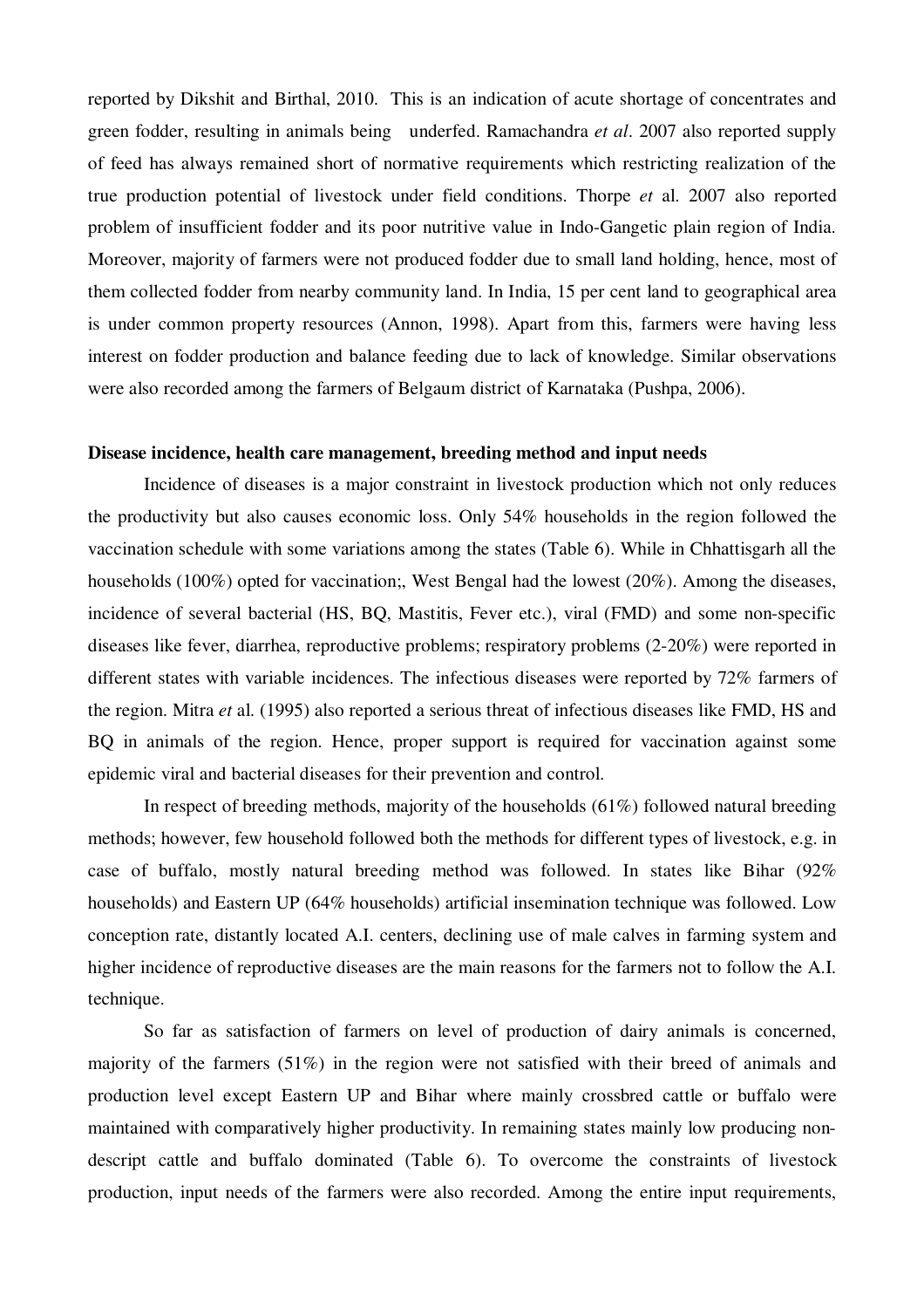subsidy on procurement of feed, animals etc. occupied the highest position (45%) followed by loan for purchase of good quality animals (30%) in all the states except Chhattisgarh. Training and high producing crossbred cattle as input were also the requirement of 19 and 33% farmers, mostly big farmers, in the region, respectively.

# **Conclusion**

It can be concluded from the study that livestock farmers of eastern region of India are in great need of improved breed matching their household resources and capacity building for balance feeding and general management practices for achieving higher productivity as well as economic returns. Keeping in view the substantial area in the region under rain-fed agro-ecosystem with occurrence of frequent natural disasters like floods and droughts, the focus and direction of agricultural development programmes must be oriented towards multidisciplinary approach in improving the farm productivity in general and livelihood improvement in particular.

## **Acknowledgements**

Authors sincerely thanks to Mr. Vijay Chhetri (SMS, Anim. Sci., KVK Hailakandi, Assam), Dr. S.K. Baishya (SMS, Anim. Sci., KVK Umiam, Meghalaya), Dr. S.C Giri (Pr. Scientist, CARI Regional Station, Bhubaneswar, Odisha), Dr. S. Bandyopadhyay and Dr. S. Naskar (Pr. Scientist, IVRI Regional Station Kolkata, West Bengal), Dr. R.K. Rai (SMS, Anim. Sci., KVK Buxar, Bihar) and Dr. (Mrs.) Mamta Chaudhary (IGKVV Veterinary College, Anjora, Durg, Chhattisgarh) for their active support and cooperation while conducting survey in various states to collect the information from farmers.

## **References**

- Agricultural Statistics at a Glance. 2012. Agricultural Statistics at a Glance. Ministry of Agriculture, Govt. of India.
- Annon, 1998. NSS 54<sup>th</sup> Round Report No. 452: Common property Resources in India.
- Annon, 2003. 17<sup>th</sup> Livestock census of India. Department of animal husbandry, dairying and fishery. Ministry of agriculture, Govt. of India, New Delhi.
- Bhatt, B.P., Harish, A., Islam, A., Dey, A., Mukherjee, J., Barari, S.K., Das, Bikas and Kaushal, D.K. 2011. Agriculture in eastern states: opportunities and challenges. Technical Bulletin No. R-31/ PAT-20. ICAR Research Complex for Eastern Region, Patna, Bihar.
- DAHD&F, 2012. Department of animal husbandry, dairying and fishery. Ministry of agriculture, Govt. of India, New Delhi.
- De Jong, R. 1996. Dairy stock development and milk production with smallholders. Ph.D. thesis, Wageningen Agric. University, Wageningen, Netherlands, pp.308.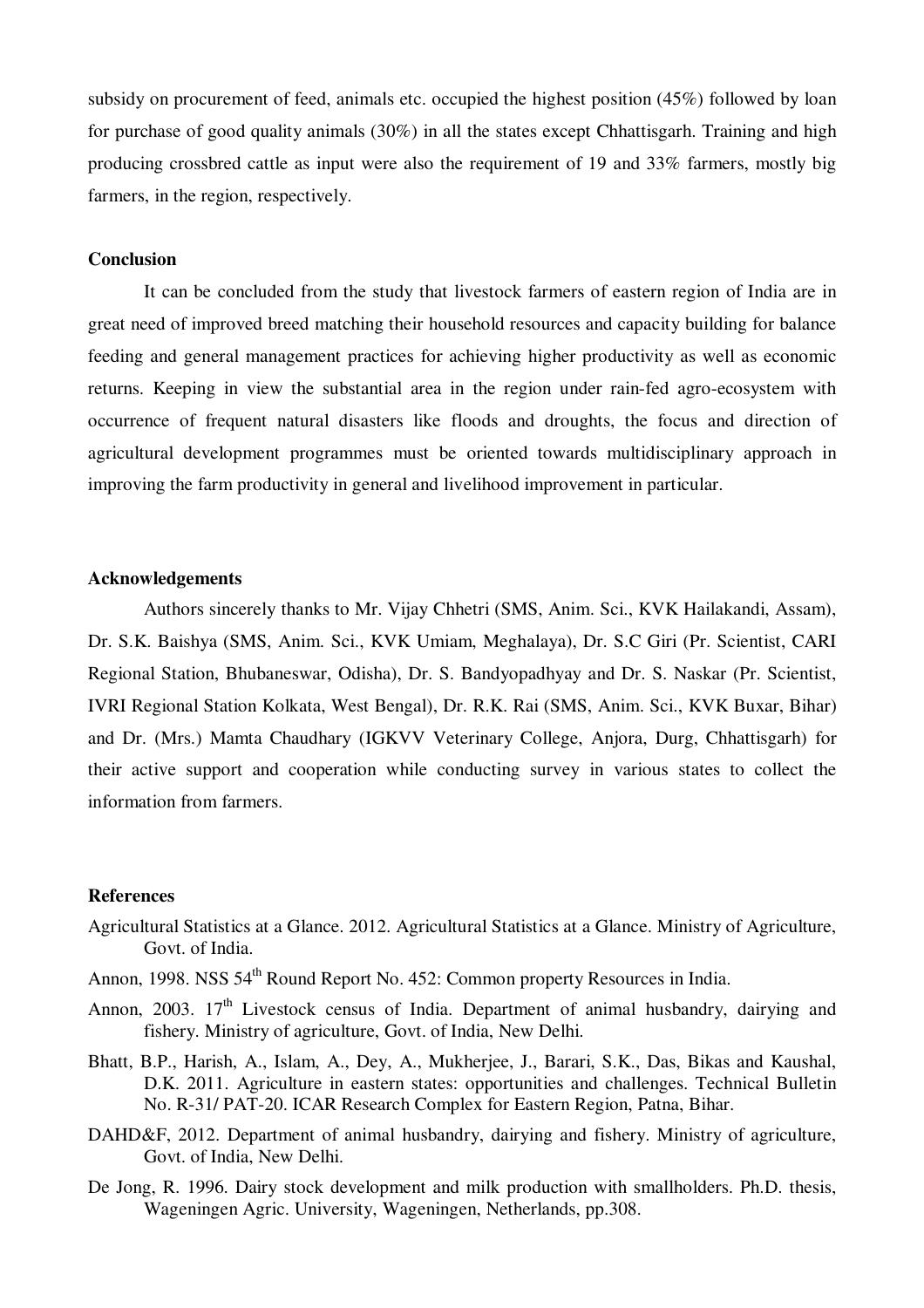- Dey, A., Barari, S.K., Bhatt, B.P., Gupta, J.J., Ray, P.K., Chandran, P.C., Pandian, S.J., Dayal, S., Chakrabarti, A. and Yadav, B.P.S. 2012. Livestock production system. In status of agricultural development in eastern India. Eds. B.P. Bhatt, A. Sikka, J. Mukherjee, A. Islam and A. Dey. Published by ICAR Research Complex for Eastern Region, Patna, pp. 405-455.
- Dey, A., Barari, S.K. and Yadav, B.P.S. 2007. Goat production scenario in Bihar, India. *Livestock Research for Rural Development 19 (9) 2007*
- Dikshit, A.K. and Birthal, P.S. 2010. India's livestock feed demand: estimates and projections. Agricultural Economics Research Review, 23:15-28
- GOI, 2009. Year-wise area under crops All India, Available at: http://dacnet.nic.in/eands/LUS-2006-07
- Halder, S.K. 2000. Status of dairy development in West Bengal. In: Misra, R.K. and Saha, R.C. (Edited) *Problem and prospect of dairying in eastern and north eastern India*. Proceedings of workshop held at NDRI, Kalyani, west Bengal during 17-18 November, 2000.
- Keshava and Mandape, K.M. 2001. Analysis of potentials and problems of dairy farming in North Bihar. Indian Journal of Animal Sciences, 71(6): 577-579.
- Lahiri-Dutt, K. 2012. Women headed households in farming in India and Nepal: a baseline survey. Report. The Australian National University, Canberra.
- Mitra, M., Ghosh, D., Ali, K., Guha, C. and Pramanik, A.K. 1995. Prevalence of sub-clinical mastitis in an organised buffalo farm at Haringhata. Indian Veterinary Journal, 72(12): 1310-1311.
- NSSO. 2006. Livestock ownership across operational land holding classes in India 2002-03. NSS Report No. 493(59/18.1/1), NSS 59th Round, National Sample Survey Organisation, Ministry of Statistics & Programme Implementation, Government of India.
- Pushpa, P. 2006. A study on livestock production systems of rural and periurban livestock owners. M. Sc. Ag. Thesis submitted to College of agriculture, University of Agricultural Sciences, Dharwad.
- Ramachandra, K.S., Taneja, V.K., Sampath, K.T., Anandan, S. and Angadi, U.B. 2007. Livestock feed resources in different agro-ecosystems of India: Availability, requirement and their management. National Institute of Animal Nutrition and Physiology, Bangalore.
- Roy, P.K. and Saha, R.C. 2003. Association of certain body measurements with some economic traits in Jersey x Tharparkar/Red Sindhi crossbred cows. Indian Journal of Dairy Science, 56(5): 338-340.
- Singh, R.B., Saha, R.C. and Ghosh, M.K. 2005. Nutritional needs of dairy cattle in eastern and north-eastern India for sustainable milk production. In Technological interventions for socio-economic enrichment of rural dairy farmers in eastern and north-eastern India, NDRI Kalyani, Nadia, West Bengal.
- Singh, K.M., Singh, R.K.P., Meena, M.S., Kumar, A., Jha, A.K.and Kumar, Anjani. 2012. Rural poverty in Jharkhand: an empirical exploration of socio-economic determinants. MPRA Paper No. 44811. ICAR Research Complex for Eastern Region, Patna.
- Singh, K.M., Singh, R.K.P., Meena, M.S., Kumar, A. and Kumar, Anjani. 2011. A village level study of poverty in Bihar: using panel data approach. MPRA Paper No. 45232. ICAR Research Complex for Eastern Region, Patna.
- Singh, K. M., Meena M.S., Bharati,R.C., and Kumar, Abhay. 2012. An Economic analysis of Milk Production in Bihar. *Indian Journal of Animal Science*, 82 (10): 1233-1237.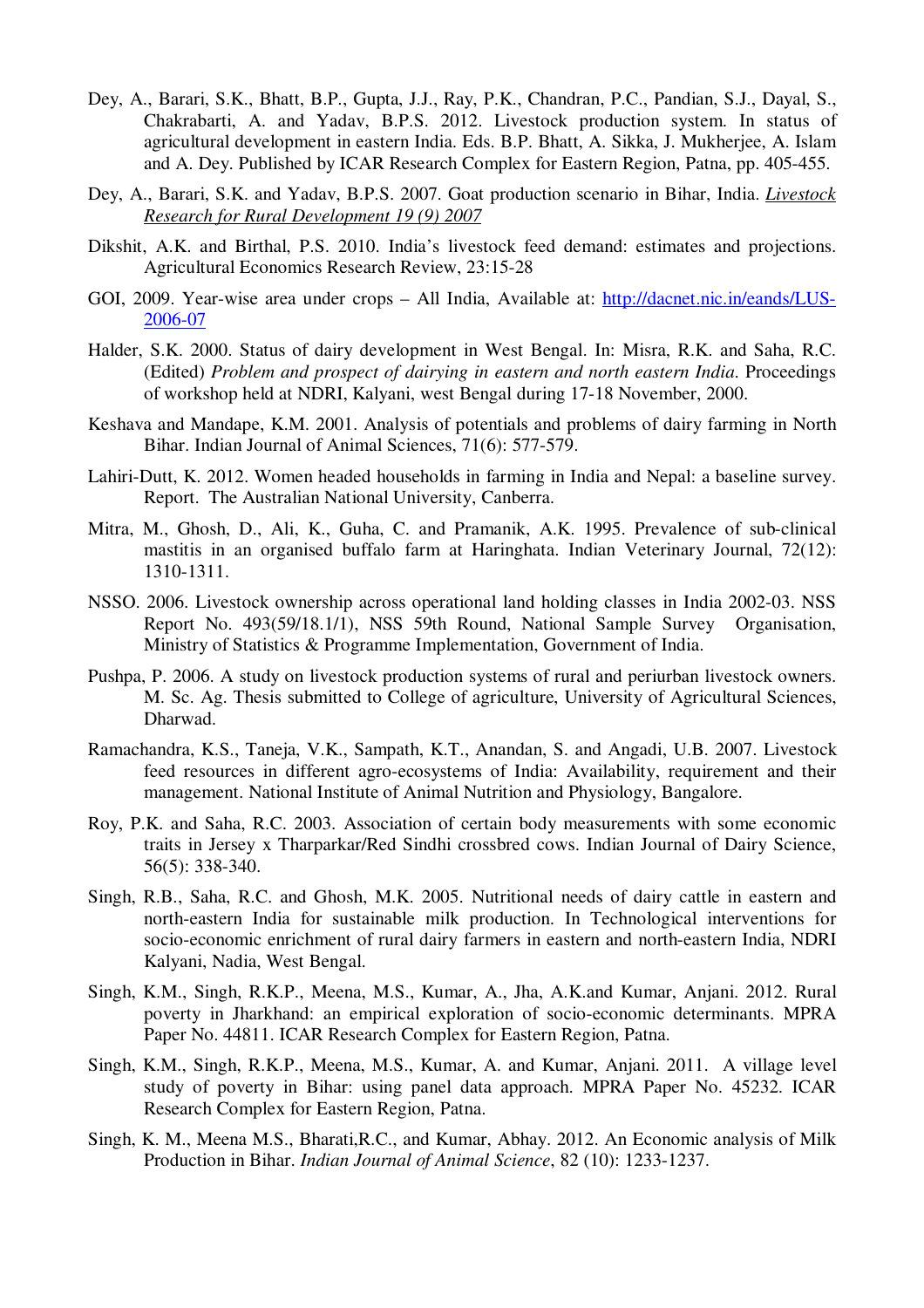- Singh, K.M. Singh, R. K. P., Jha, A. K. and Meena, M. S. 2009. Dynamics of Livestock Sector in Bihar: A Temporal Analysis. *Agricultural Situation in India*, LXVI (13): 687-702.
- Thorpe, W., Singh, J. and Verma, A. 2007. Crop-livestock interaction and livelihood in Gangetic plains of Bihar, India. A regional synthesis, Crop-livestock interactions scoping studysynthesis, CIMMYT-ILRI-RWC, New Delhi, India.

| S.N.           | <b>State</b>              | Selected districts | Number of farmers selected |
|----------------|---------------------------|--------------------|----------------------------|
|                |                           |                    | for detailed study         |
| $\mathbf{1}$   | Assam                     | Barpeta            | 25                         |
|                |                           | Hailakandi         | 25                         |
| $\overline{2}$ | <b>Bihar</b>              | Buxar,             | 25                         |
|                |                           | Patna              | 25                         |
| 3              | Chhattisgarh              | Durg,              | 25                         |
|                |                           | Rajnandgaon        | 25                         |
| $\overline{4}$ | <b>East Uttar Pradesh</b> | Azamgarh           | 25                         |
|                |                           | Ballia             | 25                         |
| 5              | Jharkhand                 | Dumka              | 25                         |
|                |                           | Ranchi             | 25                         |
| 6              | Odisha                    | Keonjhar           | 25                         |
|                |                           | Sambalpur          | 25                         |
| $\overline{7}$ | West Bengal               | <b>Burdwan</b>     | 25                         |
|                |                           | Hooghly            | 25                         |

**Table 1: Details of Sample states, districts and villages selected** 

**Table 2: Socio-economic characteristics of farmers** 

| <b>State</b>          | Av.<br>family | Education level of head<br>of the family $(\% )$ |          | % Households having<br>crop land |            | % Households having<br>fodder land |        |            |            |
|-----------------------|---------------|--------------------------------------------------|----------|----------------------------------|------------|------------------------------------|--------|------------|------------|
|                       | size<br>(No.) | Uneducated                                       | Educated | Nil                              | >0.5<br>ha | 5<br>ha                            | Nil    | >0.1<br>ha | 50.1<br>ha |
| Assam                 | 6.64          | 6.00                                             | 94.00    | 2.00                             | 36.00      | 62.00                              | 76.00  | 2.00       | 22.00      |
| <b>Bihar</b>          | 8.56          | 10.00                                            | 90.00    | 8.00                             | 18.00      | 74.00                              | 30.00  | 20.00      | 50.00      |
| Chhattisgarh          | 5.93          | 14.00                                            | 86.00    | 4.00                             | 28.00      | 68.00                              | 96.00  | 0.00       | 4.00       |
| Eastern UP            | 9.48          | 30.00                                            | 70.00    | 10.00                            | 20.00      | 70.00                              | 42.00  | 38.00      | 20.00      |
| Jharkhand             | 6.34          | 6.00                                             | 94.00    | 18.00                            | 44.00      | 38.00                              | 86.00  | 10.00      | 4.00       |
| Odisha                | 6.78          | 23.00                                            | 77.00    | 4.00                             | 18.00      | 78.00                              | 66.00  | 0.00       | 34.00      |
| West Bengal           | 5.31          | 8.00                                             | 92.00    | 46.00                            | 45.50      | 8.50                               | 100.00 | 0.00       | 0.00       |
| Av. Eastern<br>region | 7.01          | 14.00                                            | 86.00    | 13.14                            | 29.92      | 56.93                              | 70.86  | 10.00      | 19.14      |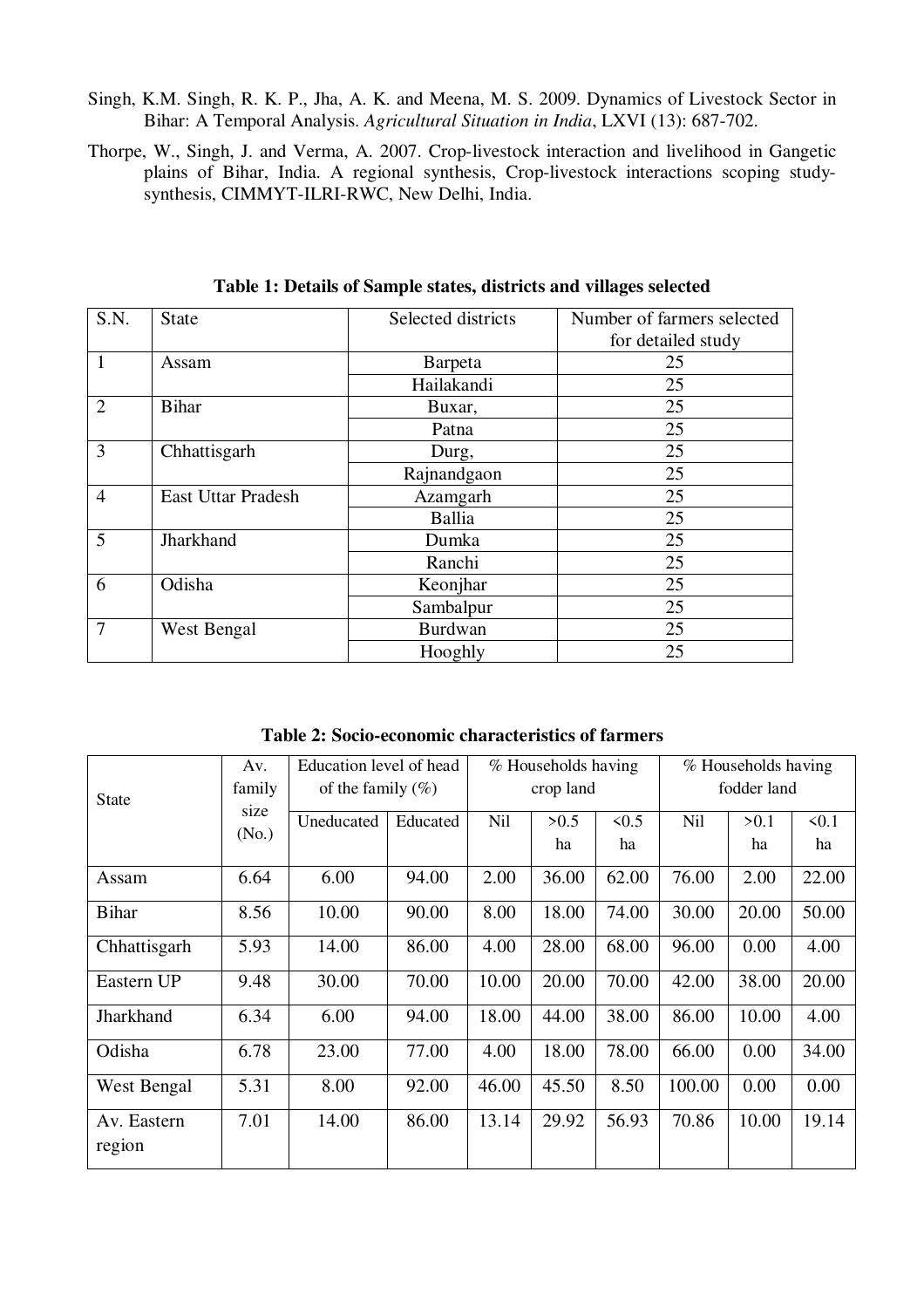|                       |                      |      |                | % Household having animal | Av. population per household (No) |       |      |                |      |      |  |
|-----------------------|----------------------|------|----------------|---------------------------|-----------------------------------|-------|------|----------------|------|------|--|
| <b>State</b>          | CB<br>N <sub>D</sub> |      | <b>Buffalo</b> | Cow $&$                   | Goat                              |       | Cow  | <b>Buffalo</b> | Goat |      |  |
|                       | Cow                  | Cow  |                | <b>Buffalo</b>            |                                   | Total | In   | Total          | In   |      |  |
|                       |                      |      |                |                           |                                   |       | Milk |                | Milk |      |  |
| Assam                 | 64.0                 | 22.0 | 20.0           | 16.0                      | 46.0                              | 3.54  | 1.12 | 0.60           | 0.12 | 2.64 |  |
| <b>Bihar</b>          | 12.0                 | 62.0 | 40.0           | 16.0                      | 4.0                               | 1.56  | 0.70 | 0.80           | 0.36 | 0.24 |  |
| Chhattisgarh          | 63.9                 | 4.1  | 30.0           | 4.1                       | 0.0                               | 4.19  | 1.72 | 7.28           | 3.32 | 0.00 |  |
| Eastern UP            | 52.0                 | 46.0 | 60.0           | 48.0                      | 16.0                              | 1.84  | 0.92 | 1.32           | 0.78 | 0.82 |  |
| Jharkhand             | 64.0                 | 34.0 | 42.0           | 32.0                      | 34.0                              | 2.34  | 1.28 | 1.22           | 0.54 | 1.16 |  |
| Odisha                | 50.0                 | 18.0 | 6.0            | 4.0                       | 64.0                              | 3.22  | 0.96 | 0.30           | 0.08 | 8.58 |  |
| West Bengal           | 45.5                 | 33.0 | 4.5            | 4.5                       | 63.0                              | 1.37  | 0.53 | 1.45           | 0.58 | 3.77 |  |
| Av. Eastern<br>region | 50.2                 | 31.3 | 28.9           | 17.8                      | 32.4                              | 2.58  | 1.03 | 1.85           | 0.83 | 2.46 |  |

**Table 3: Livestock holding size** 

**Table 4: Animal production status** 

|                       | <b>Production status</b> |        |       |               |       |      |           |                |       |           |           |
|-----------------------|--------------------------|--------|-------|---------------|-------|------|-----------|----------------|-------|-----------|-----------|
| <b>State</b>          |                          | ND Cow |       | <b>CB Cow</b> |       |      |           | <b>Buffalo</b> | Goat  |           |           |
|                       | <b>MP</b>                | LL     | DP    | <b>MP</b>     | LL    | DP   | <b>MP</b> | LL             | DP    | <b>SA</b> | <b>SW</b> |
| Assam                 | 1.95                     | 8.02   | 6.50  | 7.86          | 8.05  | 3.36 | 3.87      | 9.31           | 5.69  | 8.42      | 9.63      |
| <b>Bihar</b>          | 3.58                     | 7.66   | 4.83  | 9.12          | 8.49  | 4.10 | 7.16      | 7.57           | 5.39  | 9.50      | 12.50     |
| Chhattisgarh          | 1.63                     | 6.77   | 14.28 | 3.00          | 10.50 | 7.50 | 4.80      | 9.16           | 14.23 |           |           |
| Eastern UP            | 4.12                     | 10.90  | 5.05  | 7.30          | 10.80 | 3.75 | 6.78      | 10.22          | 5.06  | 14.37     | 13.37     |
| Jharkhand             | 2.06                     | 7.64   | 6.18  | 7.66          | 9.43  | 2.56 | 6.16      | 9.12           | 5.25  | 16.23     | 17.13     |
| Odisha                | 2.49                     | 6.42   | 5.34  | 7.08          | 8.00  | 3.17 | 4.50      | 6.00           | 6.00  | 10.78     | 12.70     |
| West Bengal           | 1.56                     | 6.60   | 4.47  | 8.41          | 8.32  | 2.55 | --        |                | --    | 11.10     | 11.20     |
| Av. Eastern<br>region | 2.48                     | 7.71   | 6.66  | 7.20          | 9.08  | 3.85 | 5.54      | 8.56           | 6.93  | 11.73     | 12.75     |

*MP: Milk production/d/head (kg); LL: Lactation length (month); DP: Dry period (month); SA: Slaughter age (month); SW: Slaughter weight (kg)*